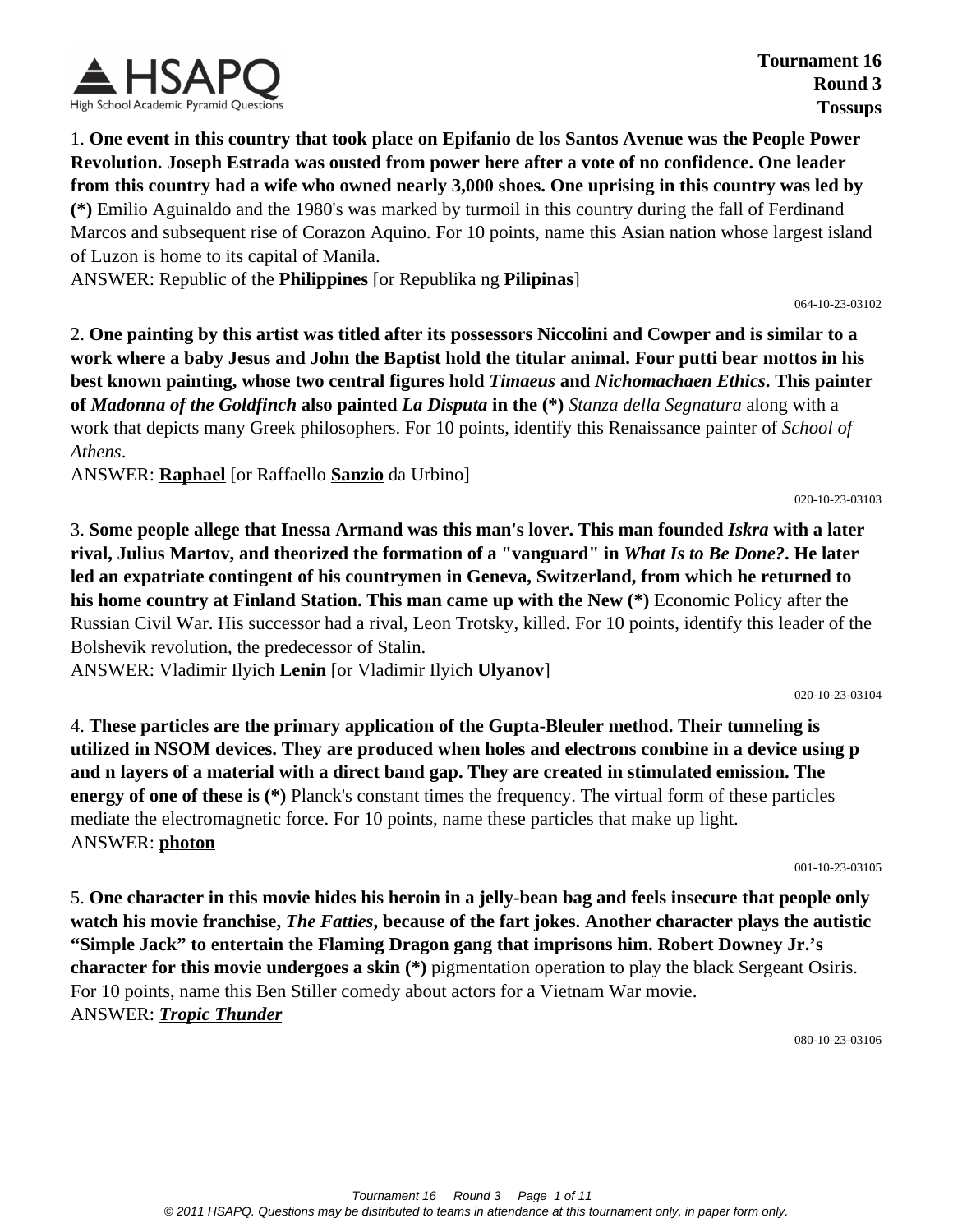6. **This character prizes a picture of a lady in a fur hat and fur boa. At the beginning of the work in which he appears, he has missed the five o'clock train and worries about catching the seven o'clock train. Later, he receives a wound from an apple, and he is confined to his room while his family takes in lodgers in an attempt to replace the income he used to earn as a traveling (\*)** salesman. For 10 points, name this character who upon waking discovers he has been turned into a "monstrous vermin" in Franz Kafka's *The Metamorphosis*.

ANSWER: **Gregor Samsa** [accept either name]

003-10-23-03107

7. **In one of this artist's paintings, a single horseman on a vast plain of ice spots an army in the distance and wonders if they are** *Friends or Foes?* **In another work, a shadowy figure faces a wagon placed by a campfire and prepares to trade with two Native Americans. This artist painted** *Shotgun Hospitality* **and sculpted the mane and reins of a (\*)** bucking horse ridden by a cowboy. For 10 points, name this American artist who created *Bronco Buster* and made illustrations of the Spanish-American War. ANSWER: Frederic Sackrider **Remington**

020-10-23-03108

8. **Pioneers of this discipline included Charles Bonnet and the blind Francois Huber. Thomas Wildman's designs were improved upon by Lorenzo Langstroth, who measured and allowed for the space between the beams to allow for the namesake animals to move more freely. In retirement, Sherlock Holmes wrote a "Practical Guide" to this discipline. Langstroth's designs allowed the (\*)** comb to be viewed and the honey harvested with minimal damage to its producers. For 10 points, name this discipline of raising a certain type of insect. ANSWER: **beekeeping**

040-10-23-03109

9. **In this novel, one character's attempt to see the title character in a parade ends with her carriage being damaged by the title character's wife's servants. Another character is always given away by his plum blossom scent. The latter character is Kaoru and the former is the Lady Rakujo, whose spirit possesses Lady Aoi and a character who shares her name with this work's (\*)** author. The title character is the son of the Emperor and a concubine. For 10 points, name this Japanese novel about Heian court life, written by Murasaki Shikibu.

ANSWER: *The Tale of Genji* [or *Genji Monogatari*]

001-10-23-03110

10. **This function appears in the integral definition of the gamma function where it of negative t is multiplied by t to the z minus one times dt. This is given as the limit as n goes to infinity of quantity 1 plus x over n to the nth power. Relatedly, its power series is the sum from n equals zero to infinity of x to the n divided by n factorial. This function is its own (\*)** derivative. Its inverse is the natural log. For 10 points, name this function of x which is approximately 2.718 raised to the xth power. ANSWER: **exponential** function [or  $\underline{e}^x$  (e to the x, or e raised to the xth power, etc)]

001-10-23-03111

11. **During a contest against her brother, this deity chewed on pieces of a sword and spat them out to in order to produce children. Worshipped at a shrine at Ise, she was born when her father was cleaning his left eye after returning from the underworld Yomi. After her brother threw a flayed horse into her hall, this goddess hid in a cave and refused to come out, putting the world in darkness. This daughter of (\*)** Izanagi and sister of the storm god Susanoo is considered to be one of the most important kami (kah-MEE). For 10 points, name this Shinto sun goddess. ANSWER: **Amaterasu** omikami [or **ohiru-menomuchi-no-kami**]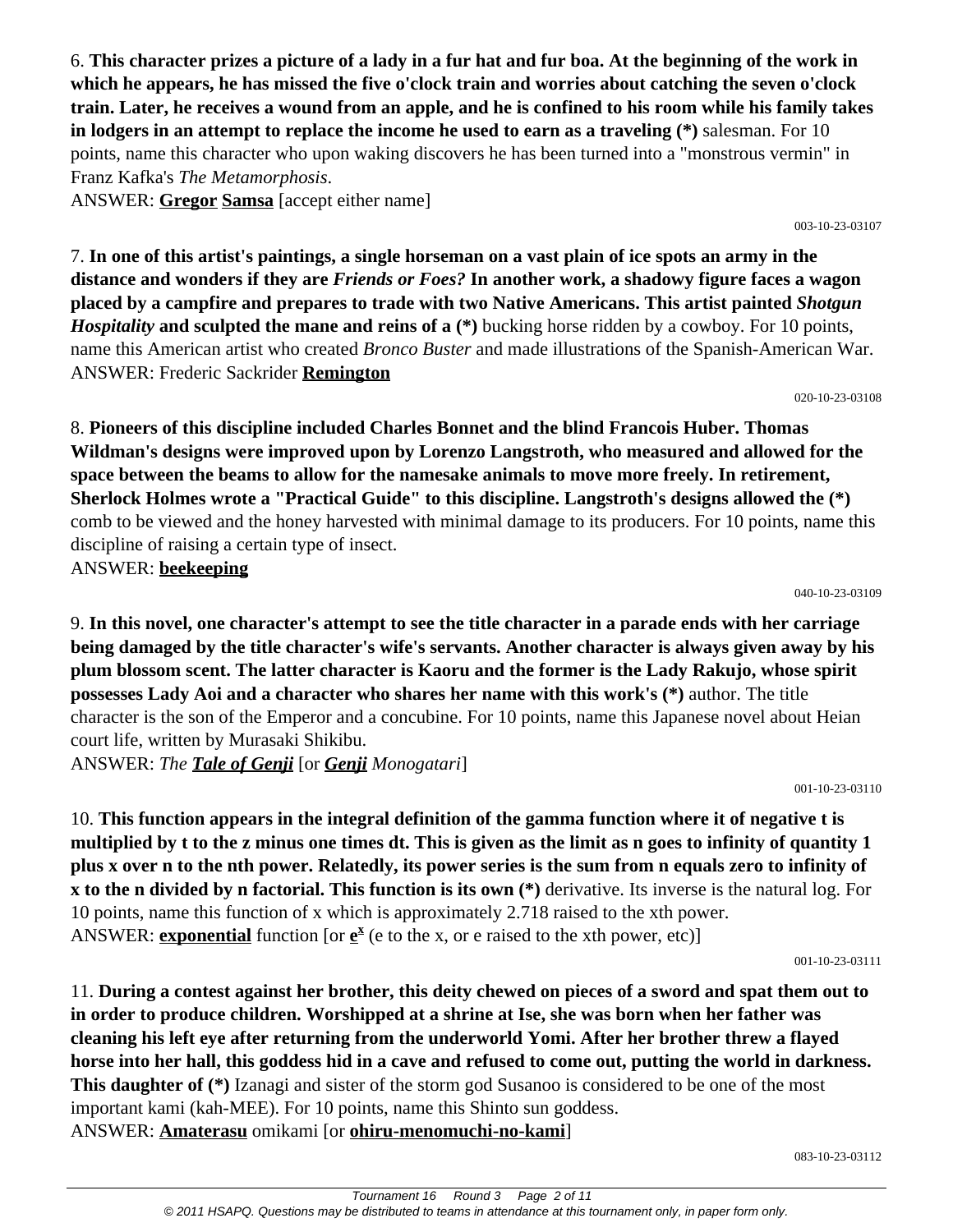12. **A group of flowers called Alice's Posies are described in this novel's first chapter, while in its last chapter Uncle Venner is invited to live on an inherited estate. Another character is hypnotized after being told a story by the daguerreotypist Holgrave, and soon afterwards the Judge mysteriously dies, prompting Clifford and Hepzibah to flee from the titular (\*)** structure. The farmer Matthew Maule cursed this novel's central family, whose members include Phoebe and the Colonel Pyncheon. For 10 points, name this novel by Nathaniel Hawthorne. ANSWER: *The House of the Seven Gables*

083-10-23-03113

13. **This composer's ballets include** *Plymouth Town* **and** *The Prince of the Pagodas***. He featured a Boisterous Bouree and Frolicsome Finale in a work based on tunes he wrote as a child, his** *Simple Symphony***. Each section of the orchestra plays, in sequence, the tune of one of his works subtitled "Variations and Fugue on a Theme of Purcell," and he used the poetry of Wilfred Owen in (\*)** *War Requiem*. Operas such as *Peter Grimes* were also composed by, for 10 points, which English composer of the *Young Person's Guide to the Orchestra*? ANSWER: Benjamin **Britten**

040-10-23-03114

14. **One character in this play asks "Can one desire too much of a good thing?" A subplot in this play sees Corin trying to learn the ways of love from Silvius. An antagonist of this play is Oliver, who changes his ways after his brother saves him from a lion. Celia disguises herself as Aliena to accompany the protagonist of this play, whose exiled father hears Jaques declare that "All the world's a** (\*) stage, and all the men and women merely players." For 10 points, name this Shakespeare comedy which follows Orlando and Rosalind's escapades in the forest of Arden. ANSWER: *As You Like It*

015-10-23-03115

15. **The robust nucleus of the arcopallium in adults of this class was used to show that adult vertebrates could grow new neurons. Animals in this class have a sternal keel and a fused clavicle called a furcula. Modern members of this class are divided into Palaeognathae and Neognatha. Organs found in this class include the syrinx and the (\*)** gizzard. The earliest example of this class is *Archaeopteryx*. For 10 points, name this class of vertebrates that save for a few notable exceptions like the cassowary, are capable of flight. ANSWER: **bird**s [or **aves**]

001-10-23-03116

16. **This island is home to Cold Spring Harbor National Laboratory and Jones Beach State Park, which was developed by Robert Moses. The Oyster Bay branch is part of its namesake railroad, the busiest commuter system in America. The Town of Hempstead on this island is home to the first Levittown, and its two suburban counties are Nassau and Suffolk. It contains both the (\*)** LaGuardia and JFK Airports. For 10 points, name this most populous island in America, which stretches 118 miles from Montauk Point to Queens and Brooklyn in southern New York. ANSWER: **Long Island**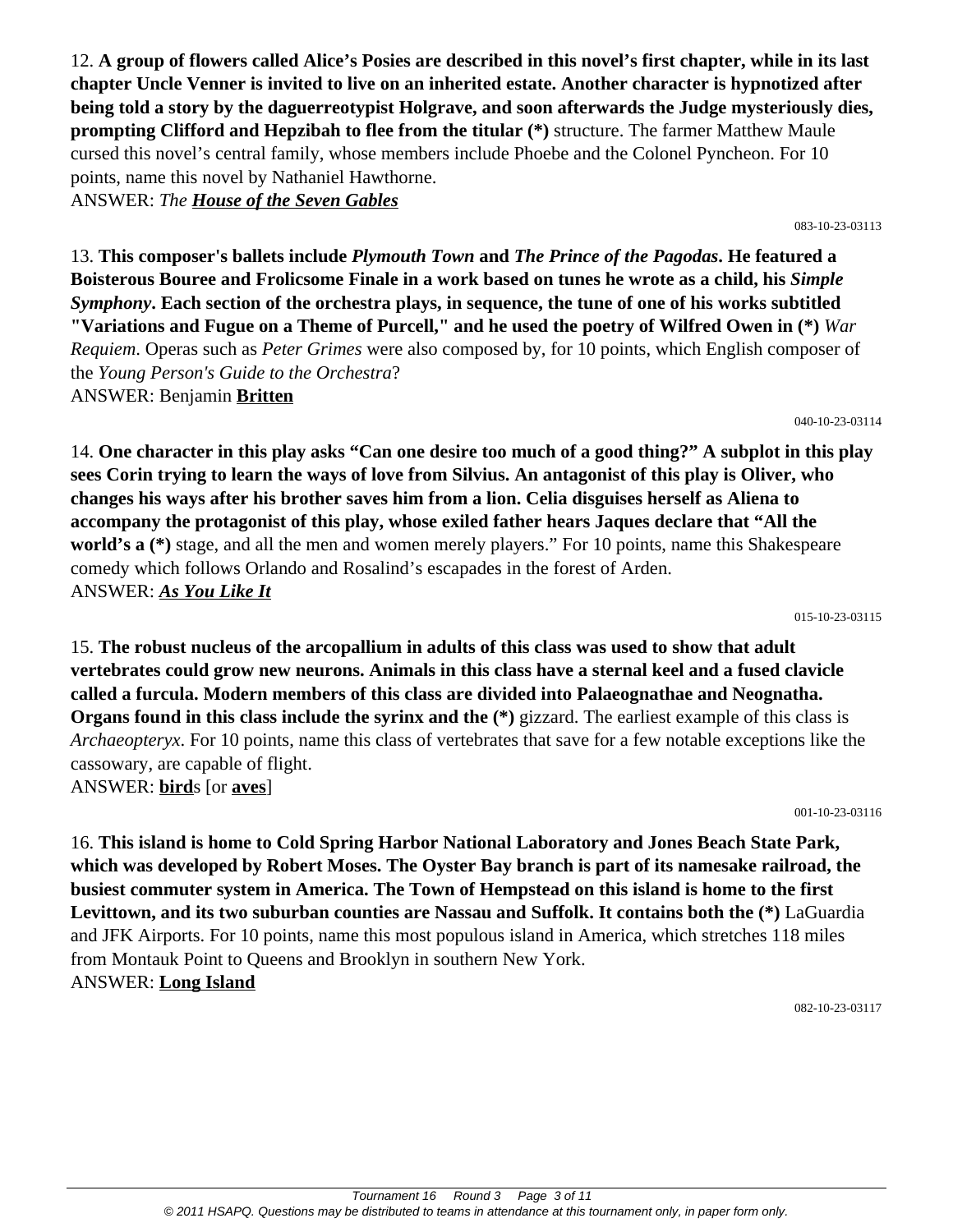17. **This event began when the invading army landed at Brixham after receiving a letter from the "Immortal Seven." The aftermath of this event led to the Battle of the Boyne. It was precipitated when Mary of Modena gave birth to James Francis Edward Stuart, leading to fears that England would continue to have a Catholic king. As a result, (\*)** James II was overthrown and the Bill of Rights was enacted after the invading Dutch installed the Protestant William and Mary on the throne. For 10 points, name this 1688 revolution that ended absolutism in England.

ANSWER: **Glorious** Revolution [or Revolution of **1688** until mentioned; prompt on **Bloodless** Revolution] 079-10-23-03118

18. **This value is found cubed in the denominator of Rydberg's constant. A "reduced" form of this value is found by dividing it by two times pi and is used in calculating the angular momentum of a subatomic particle. The Heisenberg uncertainty principle is typically written as the change in position times the change in momentum is greater than or equal to (\*)** this value. For 10 points, name this constant equal to about 6.626 times ten to the negative thirty-fourth power, named for the German developer of quantum theory.

ANSWER: **Planck**'s constant [prompt on **h**]

064-10-23-03119

19. **Events in this conflict included Operation Doogman 5 and Operation Nickel Grass. The UN Security Council Resolution 338 called for an immediate end to this conflict. David Elazar resigned in the aftermath of this war, as a result of the findings of the Agranat Commission. Egyptian forces crossed the (\*)** Suez Canal and Syrian forces attacked the Golan Heights at the beginning of this conflict. For 10 points, name this 1973 war which began when Israel was invaded on the Jewish Day of Atonement. ANSWER: **Yom Kippur** War [or **Fourth Arab-Israeli** War; or **Ramadan** War; or **October** War; or **1973 Arab-Israeli** War before the year is read; prompt on **Arab-Israeli** War]

024-10-23-03120

20. **A cult of this deity was characterized by the sacrifice of puppies to Enyalio. The eagle owl, woodpecker, and vulture are sacred to this deity. This god exacts revenge for the rape of his daughter Alcippe and is forced to appear in a tribunal held by the Olympians held on a hill which later bore this god's name. With his lover, this father of Harmonia is caught in a (\*)** net crafted by Hephaestus. Cadmus slew a water-dragon sacred to this deity, who is known for only consorting with Aphrodite. For 10 points, name this Greek god of war. ANSWER: **Ares** [or **Mars**]

020-10-23-03121

21. **Subclasses of this type of object are named for Delta Scuti and W Virginis. Doubly ionized helium converts to singly ionized helium in the atmosphere of these stars as they expand and contract, creating its characteristic "shark fin" light curve. Henrietta Leavitt used large populations of these stars in the Magellanic Clouds to develop a (\*)** period-Luminosity relation for them, and Edwin Hubble used this relationship to calibrate his namesake constant of universe expansion. For 10 points, name this class of intrinsic variable stars used as standard candles . ANSWER: **Cepheid** Variables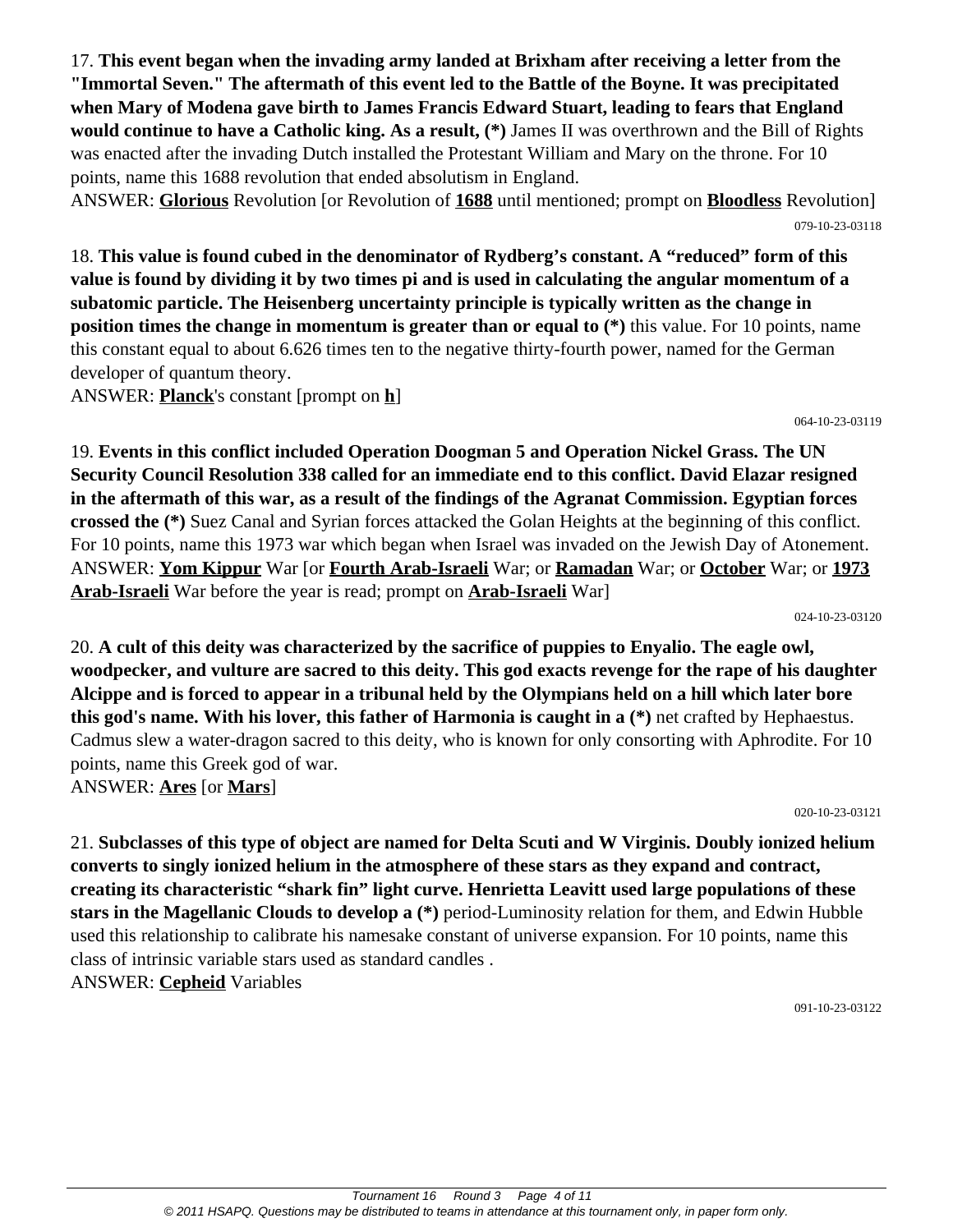22. **This man wrote about Sandy Williams' disillusionment with his Kansas town in** *Not Without Laughter***. This creator of Jesse B. Semple wrote about a man who "slept like a rock or a man that's dead" in a poem that describes a piano player on Lenox Avenue. This poet of "The Weary (\*)** Blues" declares, "My soul has grown deep like rivers" in "The Negro Speaks of Rivers." For 10 points, name this African-American poet who described a "dream deferred" in "Harlem." ANSWER: Langston **Hughes**

079-10-23-03123

23. **Samuel Graves provided artillery support during this battle. Joseph Warren was killed during this battle that saw colonial forces led in part by Israel Putnam. This battle was preceded by a withdrawal by Thomas Gage, which allowed colonial forces under William Prescott to land at night and quickly fortify a position named (\*)** Breed's Hill. According to legend, the colonial commander told his troops not to fire until they saw the whites of their enemies' eyes. For 10 points, name this Revolutionary War battle fought after Lexington and Concord near Boston. ANSWER: Battle of **Bunker Hill** [or Battle of **Breed's Hill** before it is read]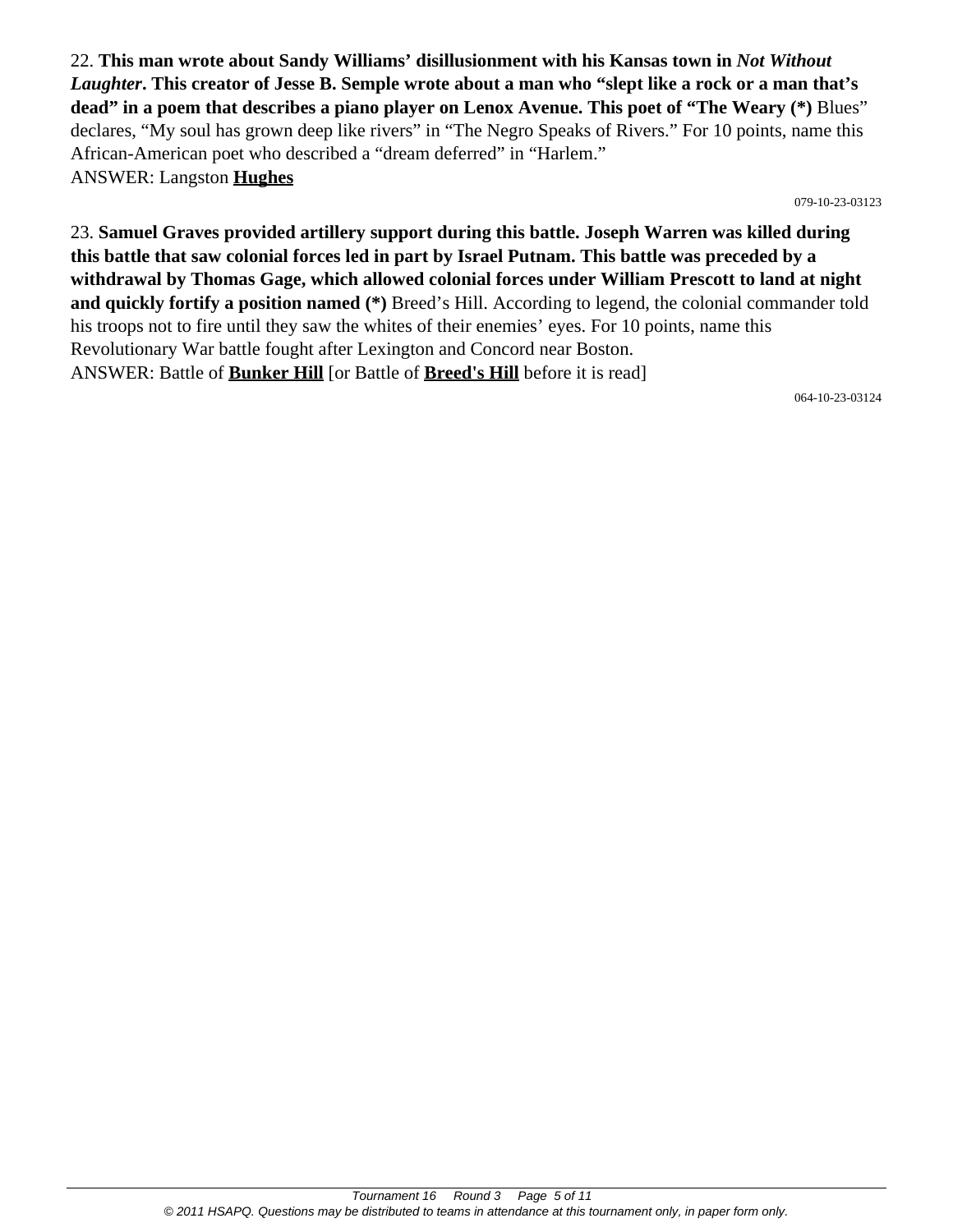

1. This law is a simplification of the Biot-Savart Law. For 10 points each:

[10] Name this law that states that the path integral of the magnetic field around a closed loop is equal to the permeability of free space times the current enclosed by the loop.

#### ANSWER: **Ampère**'s Law

[10] The integral form of Ampère's Law is not exactly correct. To make it correct, this term, equal to the permittivity of free space times the time derivative of the magnetic flux, is added to the right side.

#### ANSWER: **displacement current**

[10] This scientist added the displacement current to the integral form of Ampère's Law. It was the only real work he did on any of the set of four equations that bears his name.

#### ANSWER: James Clerk **Maxwell**

003-10-23-03201

2. Many religions incorporate elements of Christianity. Identify some of those religions, for 10 points each: [10] Christian symbols are sometimes incorporated into the rituals of these religious movements, found mainly in Melanesia. These movements await the arrival of supplies of advanced societies, and an example of one of these is the John Frum movement.

#### ANSWER: **Cargo Cults**

[10] Known for holding mass wedding ceremonies and for being the target of deprogrammers, this religion's South Korean founder is a former Presbyterian who this religion views as the Messiah. ANSWER: **Unification** Church [or Holy Spirit Association for the **Unification** of World Christianity] [10] This Haitian religion incorporates elements of Roman Catholicism with traditions of Yoruban, Dahomean, and other African ethnic groups. This religion holds that the unseen world is filled with spirits

known as Iwa. ANSWER: **Voodoo**

3. Name these historically disputed areas of the United States, for 10 points each.

[10] New York and New Hampshire both claimed the territory that eventually became this fourteenth state. ANSWER: **Vermont**

[10] The Supreme Court case *New Jersey v. New York* ruled that although the filled-in parts of this island were part of New Jersey, the immigration center and surrounding land belonged to New York. ANSWER: **Ellis** Island

[10] This geographic feature, which comprises Cimarron, Texas, and Beaver Counties, was originally a self-governing territory inhabited by squatters. It was added to its state by the 1890 Organic Act. ANSWER: **Oklahoma panhandle** [prompt on partial answer]

003-10-23-03203

030-10-23-03202

4. This essay discusses how its author was imprisoned for not paying the poll tax. For 10 points each:

[10] Name this essay which states, "That government is best which governs least."

#### ANSWER: "**Civil Disobedience**"

[10] "Civil Disobedience" is a work by this Transcendentalist who also wrote *Cape Cod*.

#### ANSWER: Henry David **Thoreau**

[10] Thoreau's most famous work is this book about his life in a cabin he built near the namesake pond. ANSWER: *Walden; or, Life in the Woods*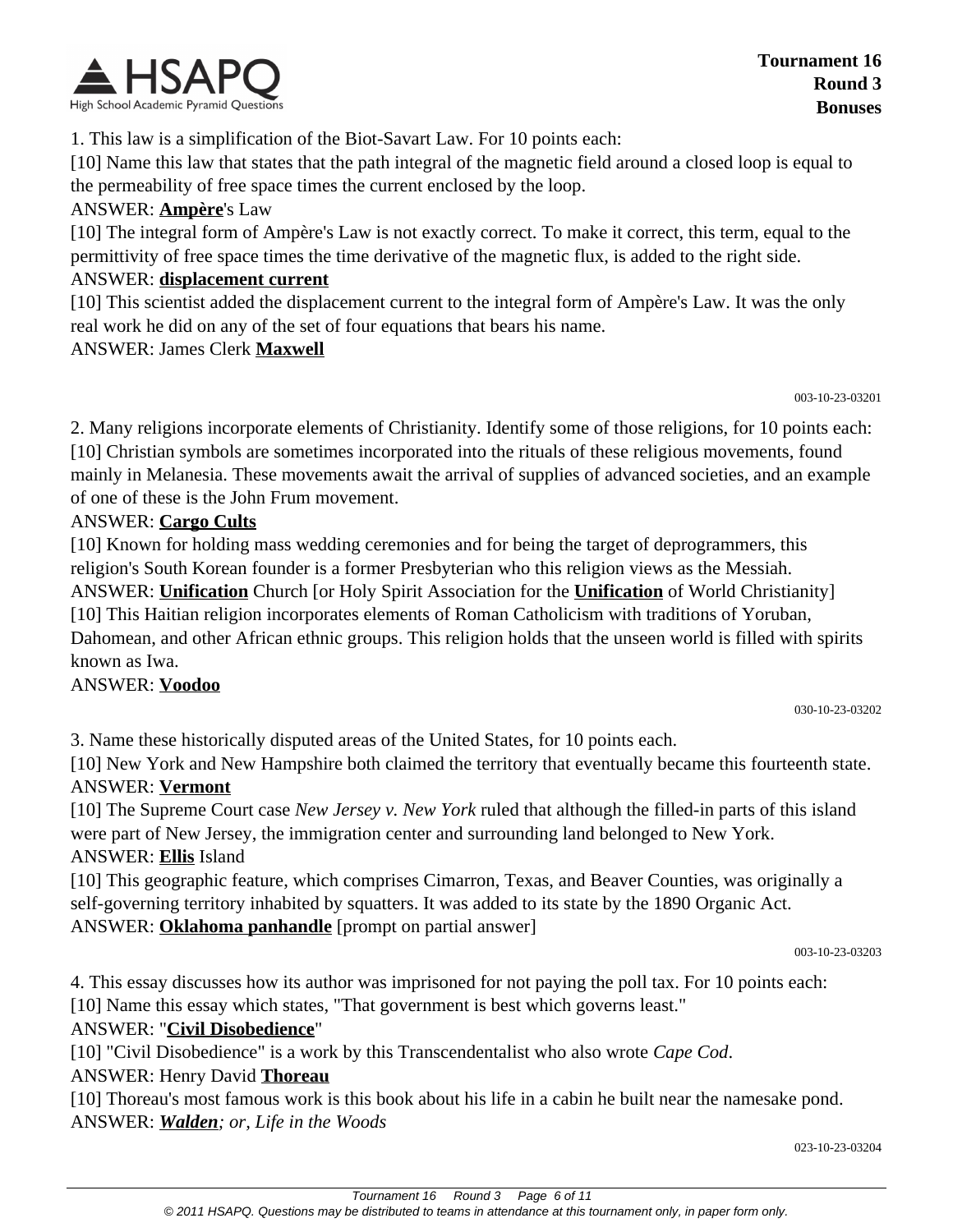5. The central group in this film is saved from a fiery death in a garbage incinerator by three squeeze toy aliens operating a claw. For 10 points each:

[10] Name this 2010 Pixar sequel in which Woody and Buzz Lightyear escape from Sunnyside Daycare. ANSWER: *Toy Story 3*

[10] Woody and the other toys belong to this boy, who leaves for college at the end of the film. ANSWER: **Andy**

[10] The villain of *Toy Story 3* is this plush purple bear voiced by Ned Beatty.

ANSWER: **Lots-O**'-Huggin' Bear

015-10-23-03205

6. These sounds went through a "Great Shift" during the 15th and 16th centuries in England. For 10 points each:

[10] Name these sounds that are produced with no obstruction in the vocal tract, and which are generally found in every syllable in English.

## ANSWER: **vowel**

[10] During the Great Vowel Shift, some long high vowels were changed to one of these sounds, which begin on one vowel and shift to another vowel within the same syllable.

## ANSWER: **diphthong** [or **gliding vowel**]

[10] Unlike Standard English, many dialects of English contain diphthongs which are not one of these, the smallest units of speech that differentiate word or word elements from each other.

### ANSWER: **phoneme**

083-10-23-03206

7. Examples of these works written by Jean de la Fontaine include "The Animals Sick of Plague." For 10 points each:

[10] Name these stories, which generally portray animals with human traits and teach a moral lesson. ANSWER: **fable**s

[10] This Greek author is credited with writing such fables as "The Tortoise and the Hare" and "The Fox and the Grapes," as well as countless others.

## ANSWER: **Aesop**

[10] In one of Aesop's fables, this animal successfully drinks from a pitcher by dropping pebbles in it until the water rises to its mouth.

## ANSWER: **crow**

004-10-23-03207

8. This man's "Grand Scheme for the Americas" included his scheme of restoring monarchial rule in Latin America. For 10 points each:

[10] Name this ruler of the Second French Empire and nephew to an earlier French leader. His ambitious foreign policy plans ended after France's disastrous performance in the Franco-Prussian War.

ANSWER: **Napoleon III** [or **Louis-Napoleon** Bonaparte; prompt on **Napoleon**; prompt on **Bonaparte**] [10] This 1870 battle in the Franco-Prussian War, a victory for Von Moltke, saw Napoleon captured. Shortly thereafter, he was deposed and ended up in exile in England.

# ANSWER: Battle of **Sedan**

[10] During Napoleon's reign, a French company under the direction of this man built the Suez Canal. He also formally presented the Statue of Liberty to the United States and failed to replicate his Suez success in Panama.

ANSWER: Ferdinand Marie, Vicomte de **Lesseps**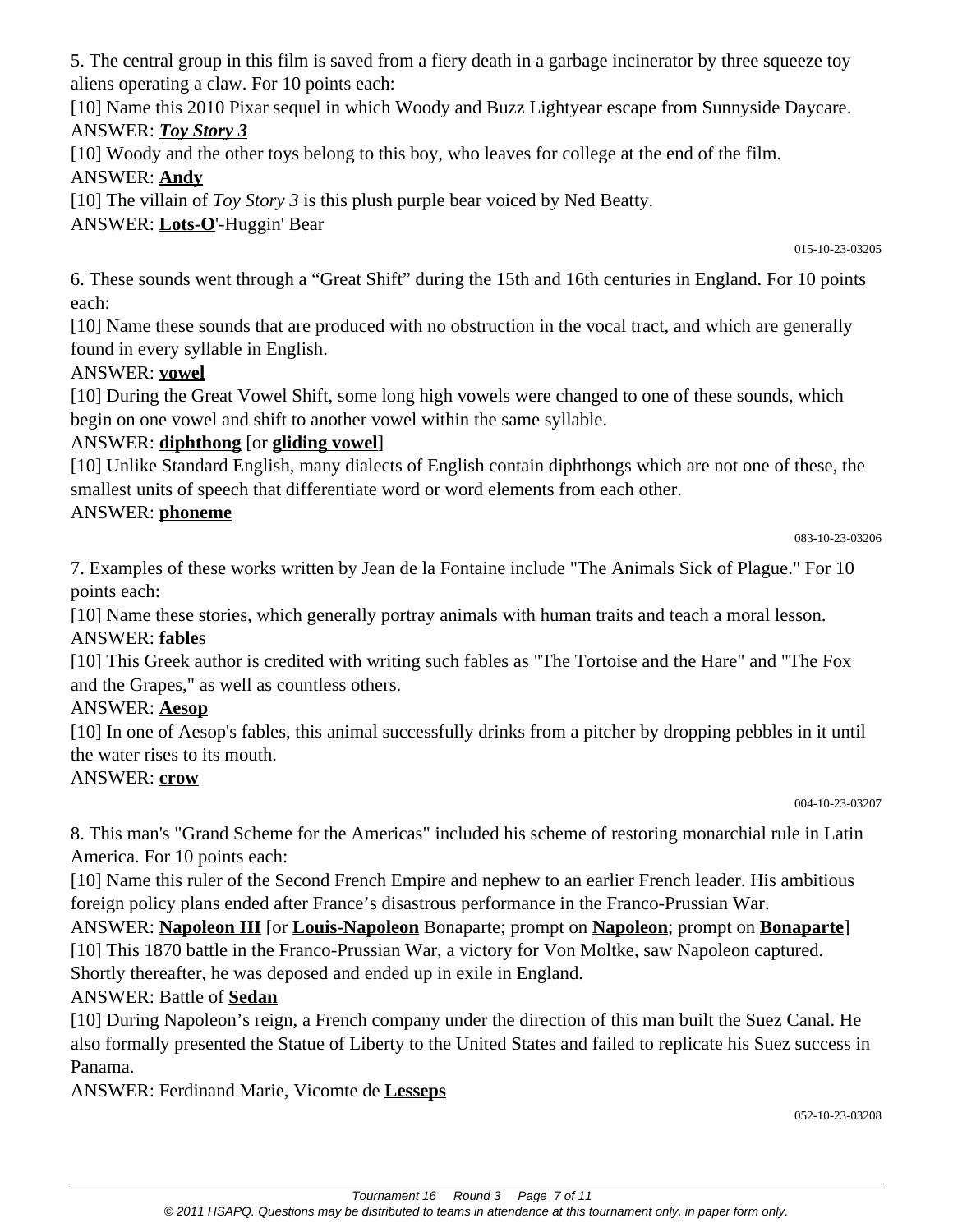9. The main character of this work gets stuck for a time in the Slough of Despond. For 10 points each: [10] Name this allegorical work in which Christian makes his way through many trials and tribulations to reach Heaven.

### ANSWER: *The Pilgrim's Progress*

[10] *Pilgrim's Progress* was written by this English writer.

### ANSWER: John **Bunyan**

[10] While traveling, Christian hears from Evangelist about the danger of this trading site, where Faithful ends up being executed before being transported to Heaven.

### ANSWER: **Vanity Fair**

023-10-23-03209

10. Answer these questions about the Egyptian pyramids, for 10 points each.

[10] The Great Pyramid built for King Khufu is in an area named for this city, a large suburb of Cairo located on the west bank of the Nile.

### ANSWER: **Giza**

[10] The earlier step pyramid at Saqqara was designed by this personal architect and physician to King Djoser.

## ANSWER: **Imhotep** (accept **Immutef**)

[10] That step pyramid was designed using several of these flat rectangular tombs. Smaller ones were progressively stacked atop one another to create the appearance of a pyramid.

### ANSWER: **mastaba**

11. In two separate 1991 incidents, the man who translated this work into Japanese was killed and the man who translated it into Italian wounded. For 10 points each:

[10] Name this work that begins with Gibreel Farishta and Saladin Chamcha falling out of an airplane, whose irreverence caused Ayatollah Khomeini to issue a fatwa against its author.

## ANSWER: *The Satanic Verses*

[10] Name the author of *The Satanic Verses*, whose less controversial novels include *Midnight's Children*. ANSWER: Salman **Rushdie**

[10] In an interview with *Salon* Magazine, Rushdie defended his use of unfamiliar cultural references by noting that many Jewish writers, such as Philip Roth, often use words from this primary language of Isaac Bashevis Singer.

## ANSWER: **Yiddish**

003-10-23-03211

12. The lambda point gives the temperature below which this element will experience no viscosity. For 10 points each:

[10] Name this element with the lowest boiling point.

## ANSWER: **helium** [or **He**]

[10] A helium nucleus with two protons and two neutrons is referred to as this type of particle. A beam of this particle was used in the Rutherford gold foil experiment.

## ANSWER: **alpha** particle

[10] Uranium emits a single alpha particle to decay to an isotope of this member of the actinide series with applications in nuclear reactors.

#### ANSWER: **thorium** [or **Th**]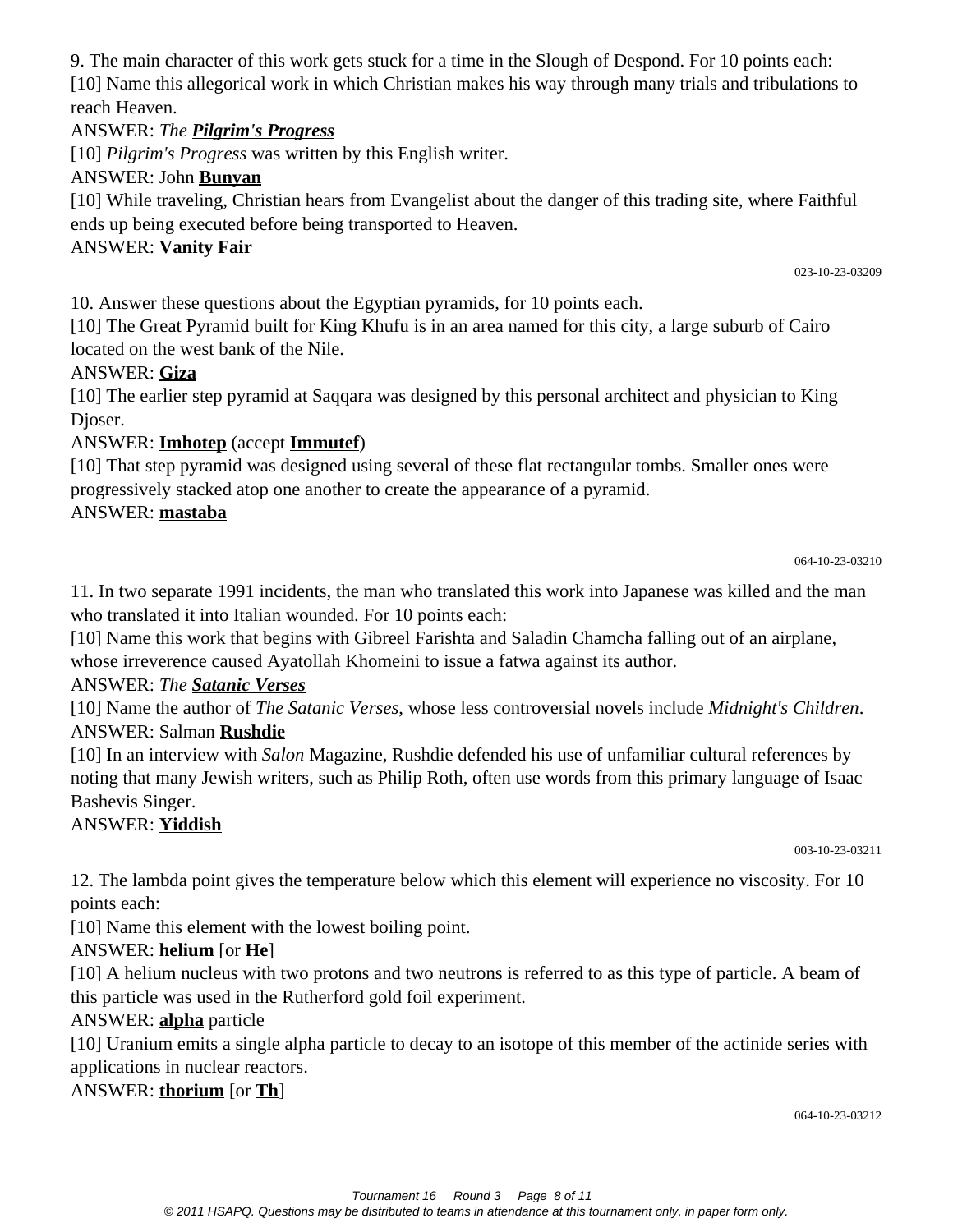13. This composer of *Jazz Suite No. 1* wrote the *Babi-Yar Symphony*, his thirteenth. For 10 points each:

[10] Name this composer of the *Leningrad Symphony*.

ANSWER: Dmitri Dmitriyevich **Shostakovich**

[10] Shostakovich was from this nation that was also the home of Sergei Prokofiev.

ANSWER: **USSR** [or **Russia**; or **Soviet Union**; or **Union of Soviet Socialist Republics**]

[10] Sergei Prokofiev's symphony of this number is called the *Classical Symphony*.

ANSWER: Symphony No. **1**

001-10-23-03213

14. The invading army during this battle had responded to a series of uprisings called the Ionian Revolts. For 10 points each:

[10] Name this decisive 490 B.C. Greek victory over the Persians whose aftermath saw a Greek runner traverse a distance of about 26 miles.

#### ANSWER: Battle of **Marathon**

[10] The Persian forces during the battle were sent by this king, who invaded Greece after the Ionian revolts. He was succeeded by his son Xerxes I.

### ANSWER: **Darius I** [or **Darius the Great**; prompt on **Darius**]

[10] The Greek commander during the battle was this man, who previously ruled as dictator of Athens. ANSWER: **Miltiades** the Younger

064-10-23-03214

15. This technique can be used with the pGLO plasmid to make bacteria glow under UV light. For 10 points each:

[10] Name this laboratory procedure where bacterial cells are made to to directly take up outside DNA. It is often done using calcium chloride and heat shock.

### ANSWER: **transformation**

[10] This term is used to describe bacteria that are able to undergo transformation, that is take up external DNA.

#### ANSWER: **competent** [accept word forms]

[10] Another method of altering the genetic makeup of bacteria is conjugation which uses this structure to bridge the bacterial cells.

## ANSWER: **pilus** [or **pili**]

001-10-23-03215

16. Works by this man include the *Critique of Pure Reason* and the *Critique of Practical Reason.* For 10 points each:

[10] Name this 18th-century German philosopher, who also propounded the idea that moral actions must be performed out of duty rather than any personal inclination.

#### ANSWER: Immanuel **Kant**

[10] This famous criterion for morality by Kant states that one should act on a maxim only if one can will that it become a universal law.

#### ANSWER: **categorical imperative**

[10] The categorical imperative was introduced in this 1785 work, in which he also discourages utilitarian actions of acting merely to increase happiness.

ANSWER: *Groundwork of the Metaphysics of Morals*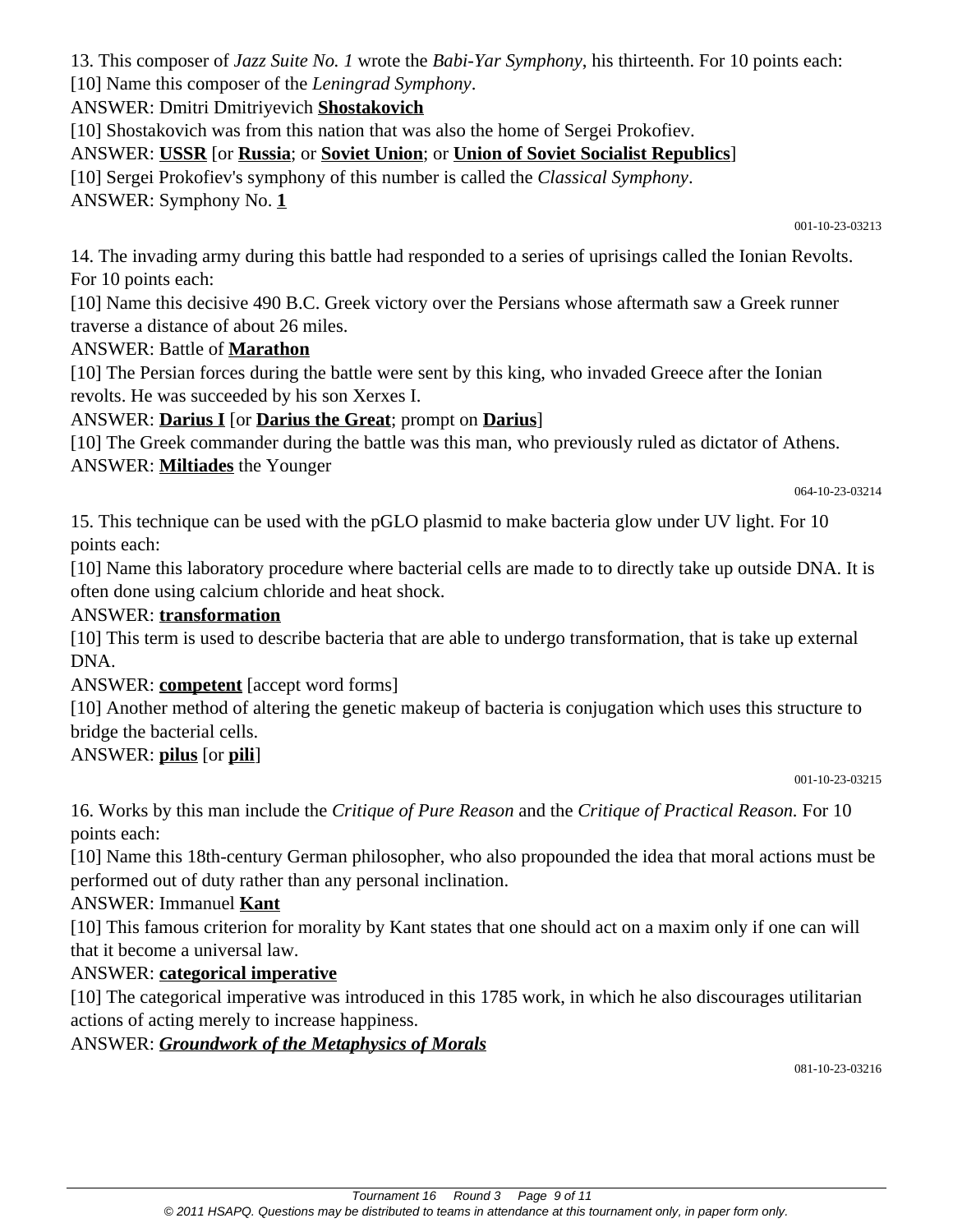17. Name some moments of animosity in U.S.-Canadian relations, for 10 points each.

[10] James Polk was urged by a popular slogan to demand a U.S.-Canada border along this parallel, "or fight!"

# ANSWER: **Fifty-four Forty** [or **fifty-four degrees forty minutes** north]

[10] During Martin Van Buren's term, Canadian rebels led by William Lyon MacKenzie burned this ship and sent it over the Niagara Falls.

# ANSWER: SS **Caroline** [or **Caroline** affair/case]

[10] The bloodless 1859 Pig War between the U.S. and Canada, so named because a pig was the only casualty, concerned the namesake treaty of this U.S. territory south of British Columbia whose northern border was the subject of the "Fifty-Four Forty or Fight!" slogan.

ANSWER: **Oregon** Territory

026-10-23-03217

18. In 1987, one of these was observed in the Large Magellanic Cloud. For 10 points each:

[10] Name these massive stellar explosions that are larger than novas, as their name suggests.

# ANSWER: **supernova**s [or **supernova**e]

[10] A Type Ia ("one 'a'") supernova results from the explosion of one of these Earth-sized, colorless stars that are made of electron degenerate matter.

ANSWER: **white dwarf**s [or **white dwarves**; prompt "dwarf"; prompt "dwarfs"; prompt "dwarves"] [10] White dwarves break down and cause Type Ia ("one 'a'") supernovas when they accrete enough mass from a nearby star to exceed this limit, approximately 1.4 solar masses.

### ANSWER: **Chandrasekhar** limit

079-10-23-03218

19. This leader of the "Dry" faction of the Conservative Party ascended to power following the "Winter of Discontent," which discredited James Callaghan's Labour government. For 10 points each:

[10] Name this Prime Minister of the United Kingdom throughout the 1980s.

# ANSWER: Margaret Hilda Roberts **Thatcher**

[10] Thatcher fell from power after attempting to introduce a "community charge," popularly derided by this name. The Twenty-Fourth Amendment bars these in the United States.

## ANSWER: **poll tax**

[10] An IRA campaign against Thatcher's Northern Ireland policy included the death from a hunger strike of this prisoner.

ANSWER: Bobby **Sands** [or Robert Gerard **Sands**]

019-10-23-03219

20. Philippe Halsman created a photograph where this artist of *Swans Reflecting Elephants* is seemingly floating. For 10 points each:

[10] Name this Spanish surrealist artist who depicted a skinny tree amongst melting clocks in his 1931 painting *The Persistence of Memory*.

ANSWER: Salvador Felipe Jacinto **Dalí** i Domenech

[10] In *The Persistence of Memory*, these animals are crawling over an orange clock.

ANSWER: **ants**

[10] Another Spanish surrealist was this artist who painted two *Dutch Interiors*, *The Tilled Field*, and *Dog Barking at the Moon*.

ANSWER: Joan **Miró** i Ferrà